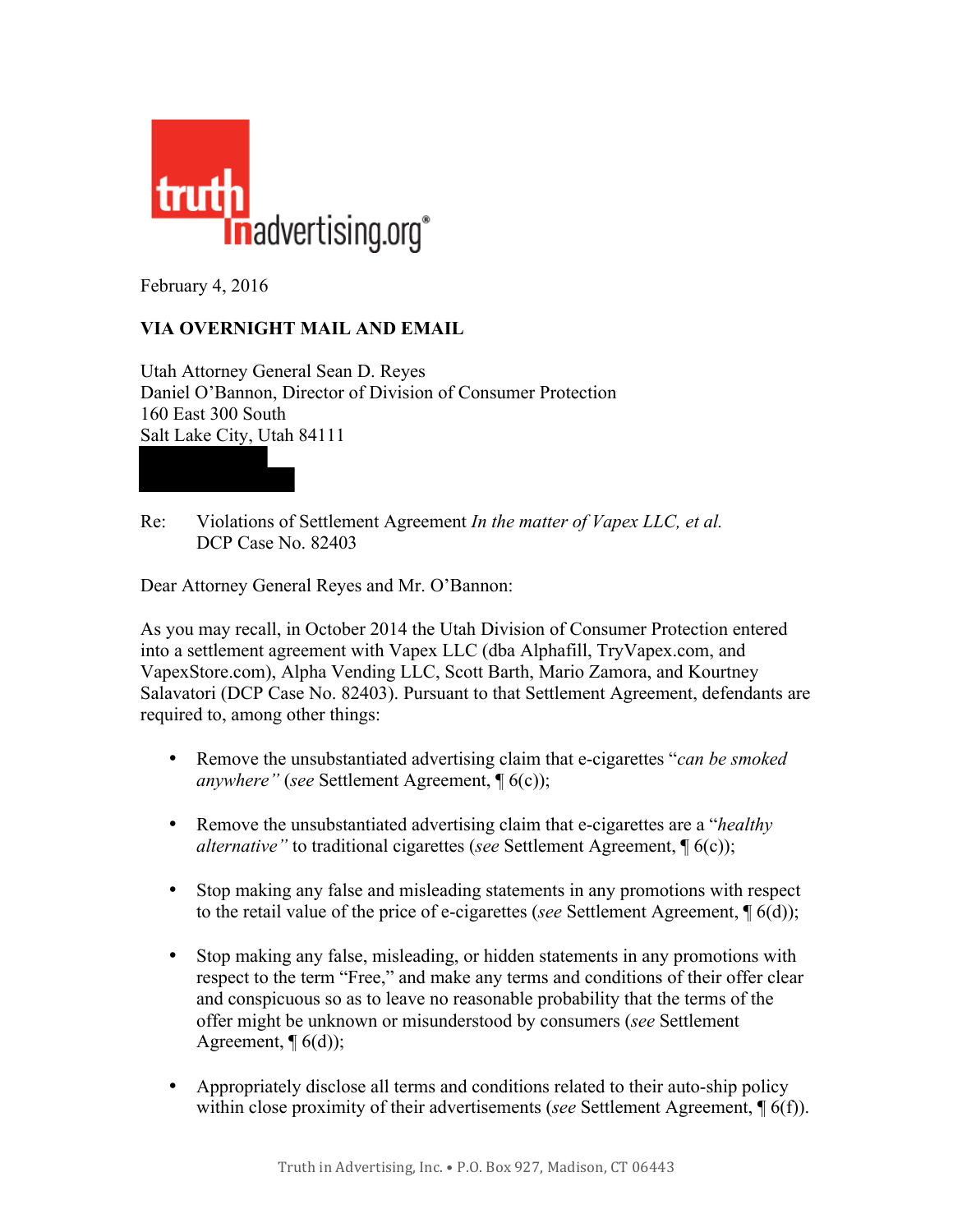Truth in Advertising, Inc. (TINA.org) has found evidence to indicate that Scott Barth and Kourtney Salvatori, and the company O2PUR LLC may be in violation of the above Settlement Agreement.<sup>1</sup>

Specifically, O2PUR markets its products on its website, television commercial, radio advertisements, and YouTube channel as follows: 2

- **Smoked anywhere:** O2PUR's ads claim, for example, that "the advanced O2pur design creates a pleasant vapor…This allows individuals to enjoy the nicotine they love whenever and wherever they are," in violation of Paragraph 6(c) of the Settlement Agreement;<sup>3</sup>
- **Healthy alternative**: O2PUR's marketing materials feature individuals who claim their health has improved since switching to e-cigarettes, in violation of Paragraph 6(c) of the Settlement Agreement;<sup>4</sup>
- **Financial savings:** O2PUR's marketing materials claim that "the financial advantages over cigarettes are considerable as well. It is estimated that the average smoker can save hundreds of dollars a month with O2PUR," in violation of Paragraph 6(d) of the Settlement Agreement.<sup>5</sup>

<sup>3</sup> *See* O2PUR's radio ads, https://www.truthinadvertising.org/wpcontent/uploads/2016/02/O2purRadioAd1.mp3 and https://www.truthinadvertising.org/wpcontent/uploads/2016/02/O2purRadioAd2.mp3.

 $4$  O2PUR's "The Benefits" Video, available at https://www.truthinadvertising.org/wpcontent/uploads/2016/02/The-Benefits.mp4 and at https://www.youtube.com/watch?v=AM2SOrySS\_4.

 $5$  O2PUR's radio ads, https://www.truthinadvertising.org/wpcontent/uploads/2016/02/O2purRadioAd1.mp3 and https://www.truthinadvertising.org/wpcontent/uploads/2016/02/O2purRadioAd2.mp3; *See also* O2PUR's "The Savings" Video, available at https://www.truthinadvertising.org/wp-content/uploads/2016/02/The-Savings.mp4 and at https://www.youtube.com/watch?v=F5RpGT3Rbqc.

 <sup>1</sup> Kourtney Salvatori is listed as "Registered Agent" for O2PUR on the Utah Secretary of State's website (*see* https://secure.utah.gov/bes/details.html?entity=9292937-0160), and Scott Barth prominently states on his LinkedIn page that he is the Chief Operating Officer of O2PUR (*see*  https://www.linkedin.com/in/scott-barth-a1422311).

 $^{2}$  As of February 4, 2016, O2PUR's website was not operational.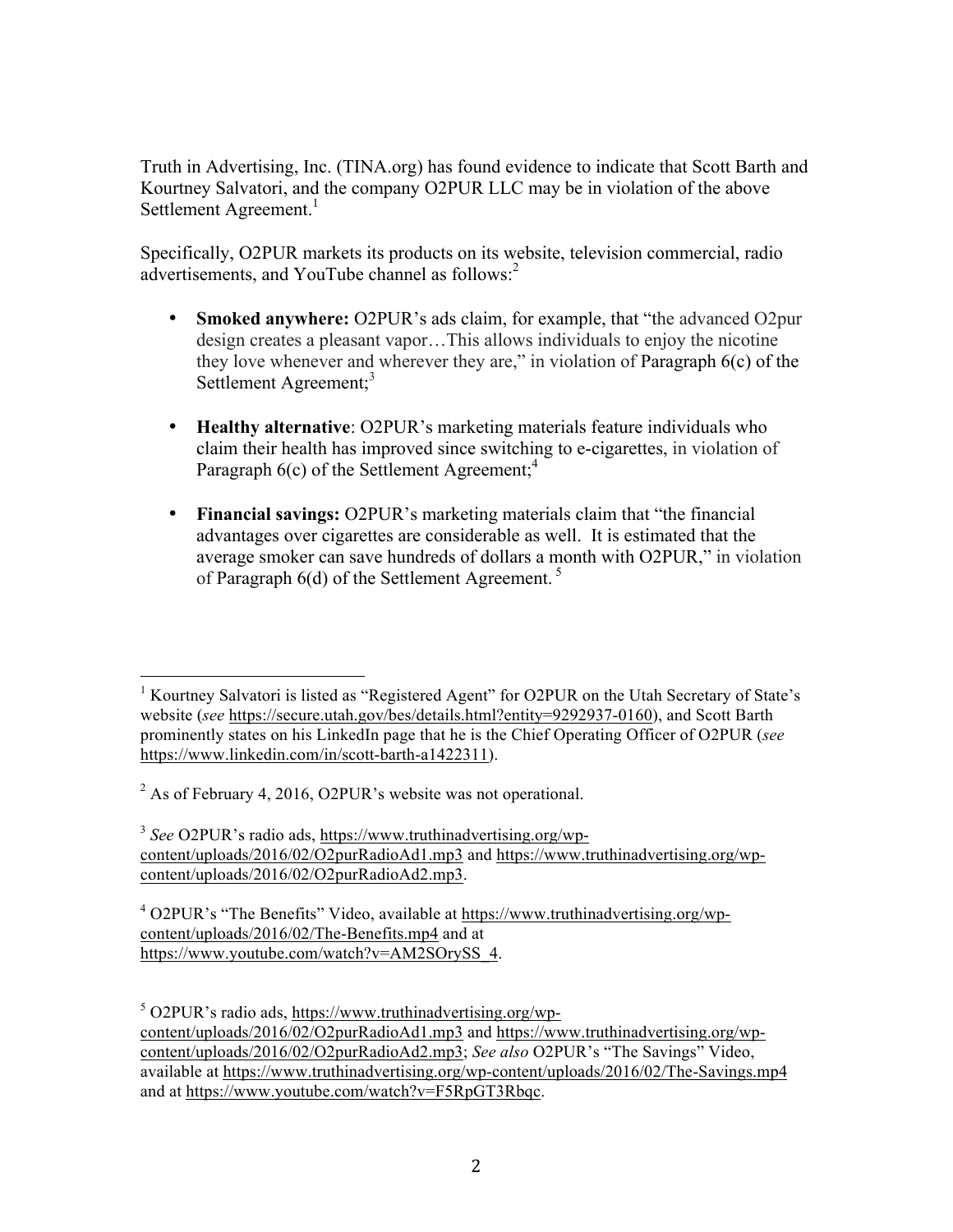- **Free:** O2PUR touts a "FREE" starter kit in its ads that is not actually free, in violation of Paragraph 6(d) of the Settlement Agreement. <sup>6</sup> Consumers have to purchase "2 Replacement Atomizers" costing a total of \$14.99, plus \$4.95 in shipping in handling, in order to obtain the allegedly "free" kit, but consumers are not made aware of this fact until they get to the order page on the company's website.<sup>7</sup>
- **Negative option offer:** Consumers have complained to the Better Business Bureau (and possibly elsewhere) that, after signing up for the free kit, their credit cards were charged without their consent for subsequent shipments of product they did not want, suggesting the company may be enrolling them in a negative option/auto ship offer without appropriately disclosing all the terms and conditions related to the offer, in violation of Paragraph 6(f) of the Settlement Agreement.<sup>8</sup>

If you have any questions or need further information, please do not hesitate to contact me.

Sincerely,

Laura Smith, Esq. Legal Director Truth in Advertising, Inc. lsmith@truthinadvertising.org

 

<sup>6</sup> *See* O2PUR's television commercial, available at https://www.truthinadvertising.org/wpcontent/uploads/2016/02/ISPOTo2pur.mp4, http://www.ispot.tv/ad/AwgE/o2pur-free-kit, and https://www.youtube.com/watch?v=2R85htCw7bI.

*See also* O2PUR's radio ads, https://www.truthinadvertising.org/wpcontent/uploads/2016/02/O2purRadioAd1.mp3 and https://www.truthinadvertising.org/wpcontent/uploads/2016/02/O2purRadioAd2.mp3.

<sup>7</sup> *See* O2PUR Checkout Payment page, a copy of which is available at https://www.truthinadvertising.org/wp-content/uploads/2016/02/O2PurCheckout-Payment.png.

<sup>8</sup> Complaints about O2PUR to BBB, available at http://www.bbb.org/utah/businessreviews/water-bottled-and-bulk/o2pur-in-holladay-ut-90012827/complaints#breakdown.